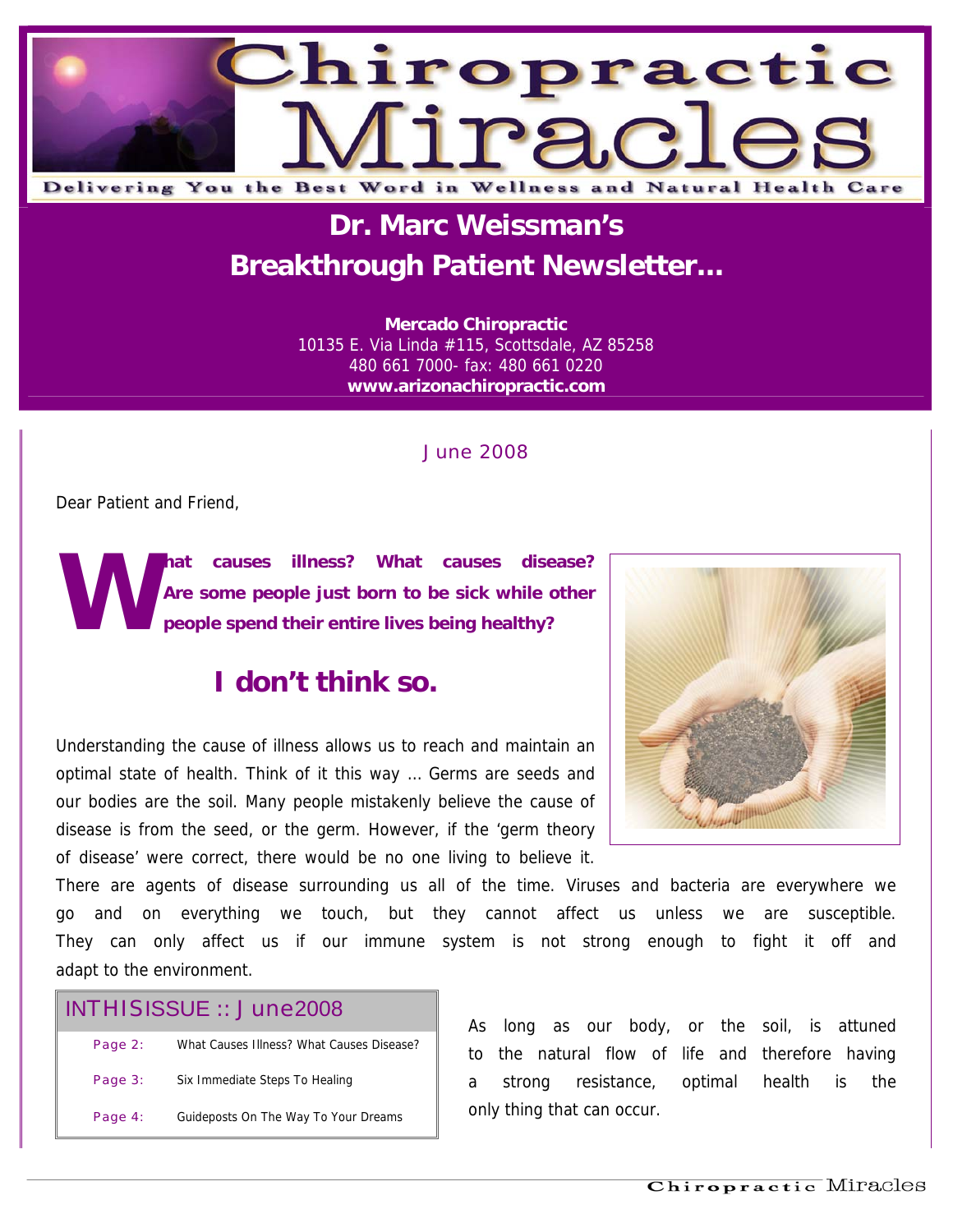We see this truth in the words of Claude Bernard, "Illnesses hover constantly above us, their seeds blown by the wind, but they do not set in the terrain unless the terrain is ready to receive them."

Chiropractic is a science that uses the natural, innate power of the body to achieve and maintain optimal health. When our body is in line with the natural flow of life, we express it at our fullest potential. When interferences occur, our health becomes hindered and our body is more susceptible to disease.

Vertebral subluxations are a common interference in the nerve system. Vertebral subluxations impair normal nerve flow, thus weakening the body's immune system, making us susceptible to disease. Chiropractors are doctors who are specifically trained to analyze the spine and correct vertebral subluxations, restoring and maintaining the true health we deserve to enjoy. Germs are a part of the disease process however, they are not the direct cause of disease. It is the body's susceptibility to germs that is the cause of disease.

We are all born with the natural, innate ability to be healthy and fight disease. We need to keep our "soil" healthy and strong with regular chiropractic care to increase the body's ability to ward off disease.

 $cm -$ 



**The chiropractic model of health and wellness focuses on YOU** and is centered on the philosophy that the human body, being knit together in a wonderful way, will heal itself given the right opportunity and circumstances. The passion for the Doctor of Chiropractic is to promote the healing process by locating and removing any interference or blockage in the nerve system, which may be interfering with your ability to express your maximum health potential.

**Before we move ahead, let me first thank you for continuing to be a wonderful patient and friend and for** 

**choosing to live the Chiropractic Lifestyle. I commend you for taking charge of your health and the health of those you love!**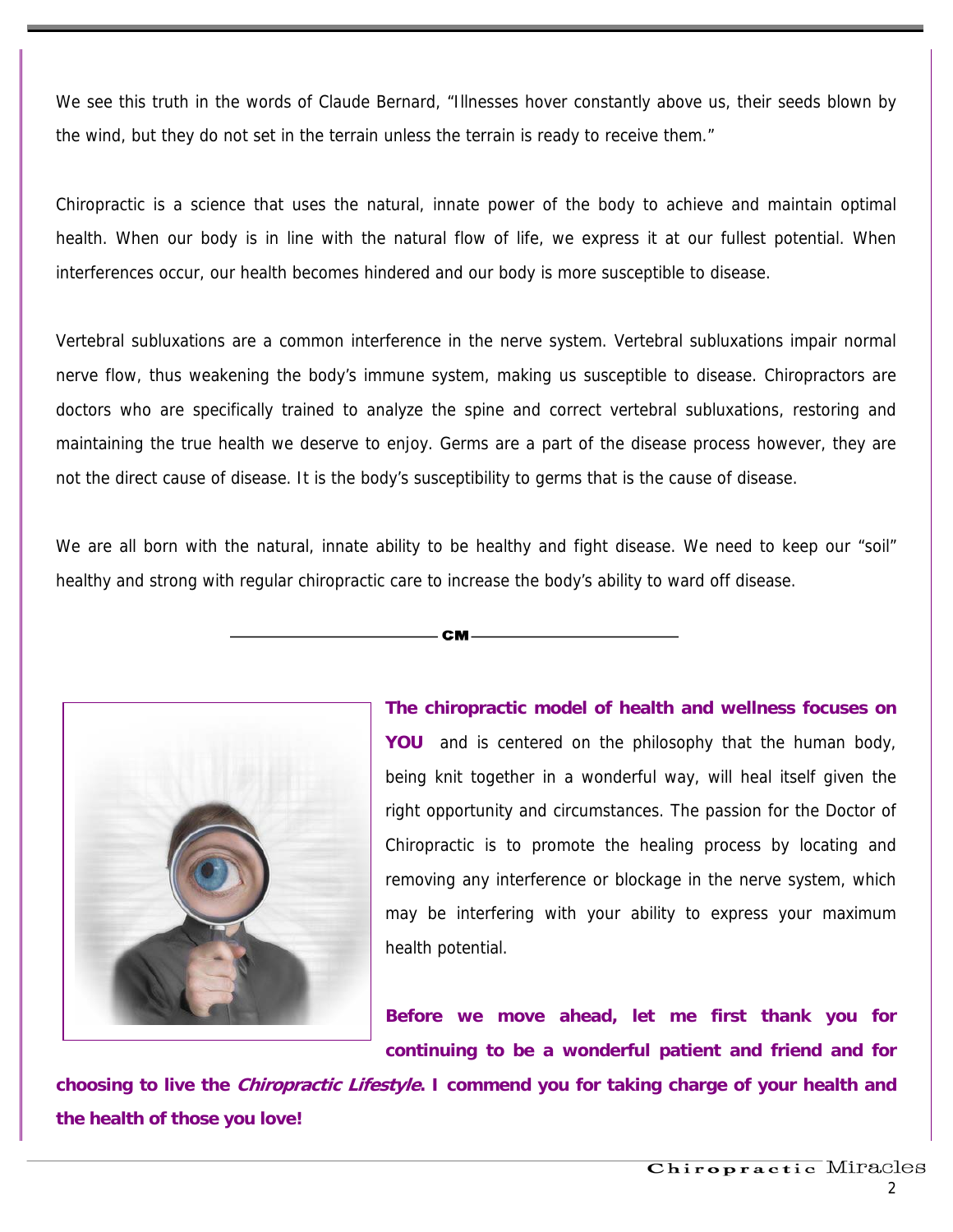## Six Immediate Steps to Healing

1. **Say "NO" Whenever Necessary.** Break the people-pleasing habit when it is detrimental to your own well-being. It is not selfish to take care of yourself first. It is a necessity. You cannot give from an empty cup. Speak up for yourself more often. Set realistic limits and boundaries for yourself and stick to them. Don't fall for guilt trips that lead you to agree to things that are too much for you to handle.



- 2. **Listen To Your Body.** Tune in to your own body and take care of yourself. Start by resting when you feel tired, eating when you feel hungry, and saying "NO" when you have reached your limits. Most importantly, take the time to do the things that are important for your health.
- 3. **Let Go of What's Not Working.** This means unhealthy relationships, stressful jobs or repressed emotions.

Healing begins when you let go of the situations and feelings that no longer serve your life in a healthy manner. When you let go, you begin the process of allowing positive and fulfilling situations to enter your life, such as positive people, healthy relationships and better opportunities.

- Accept Yourself. Part of the process of creating health is accepting your uniqueness of yourself. Loving who you are is a very powerful method for healing and health.
- 5. **Say "YES" to feeling good.** Start believing in the possibilities of good health. Don't fall prey to the myths and traps associated with aging; learn to live with growing older. Harness the gift of education by learning more about healing and building better health.



#### 6. **Get Chiropractic Adjustments.** Chiropractic care is a

health care approach based upon the body's natural ability to heal itself and is a very important step in a commitment to optimal health. A chiropractic adjustment is the quickest and most effective way to release stress in your nerve system. Removing interference in your nerve system gives your body the ability to heal and regulate at its optimal level.